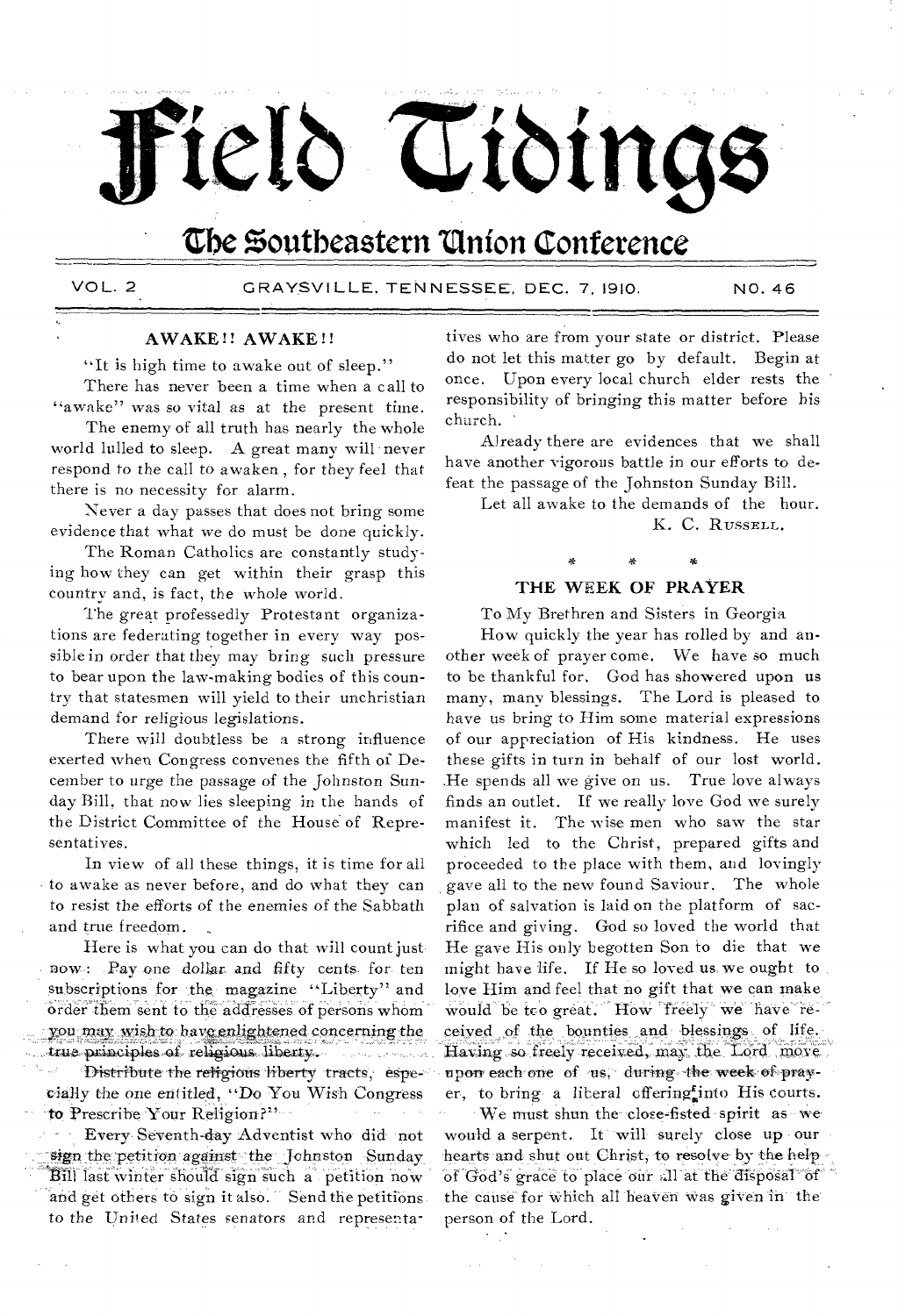May this season of prayer. bring to each of us such ;a spiritual uplift and. glimpse of life's great mission that we will rededicate our-selves to the furtherance of the Third Angle's Message, by giving our hearts, our means, our all, is my prayer.

"Were the whole realm of nature mine,

That were a gift far too small,

Love so mazing, so divine,

Demands my soul, .my. life, my all."

C. B. STEPHENSON.

#### **FLORIDA COLORED CAMP-MEETING**

The annual camp-meeting for the colored believers in this state was held at the beautiful celery city of Sanford, October 28, to November 6. Seventy-four adults and twenty-one children were in attendance. It was the largest gathering of our colored people ever held. All enjoyed a real spiritual refreshing. The citizens of Sanford attended our services, and at times the large, tent could not accomodate the crowds. A well trained chair of more than a dozen voices, under the direction of Miss 'Ela Sank, rendered excellent music. Miss Jannie MeDuffy presided at the organ. The singing from "Christ in Song" was one of our affective drawing features.

The daily program was as follows :-

From 5 to 6 A. M. sunrise prayer-meeting; 7:15 to 8:15 breakfast; 8:30 to 8:40 family worship in tents;  $1;30$  to  $2;30$  P. M., dinner;  $3$  to  $4$  P. M., Bible study or business meeting ; 5 to 6 P. M., childrens' meeting;  $7:30$  to 8 song service;  $8$  to 9 P. M., preaching; 10 P. M. hour for retiring.

.Seven little, companies were organized for the purpose of making systematic calls upon the city people and doing practical missionary work. Sisters 'Elizabeth Smith and Maud Strachan gave helpful instruction to the women in .matters of health reform,. dress reform,, and home; duties. Sister M. L: Moore filled the position of missionary nurse and sanitary officer of the camp. Brother C. G. Manns, from Georgia was in charge of camp post office. Brother **J.** S. Green was camp manager; Sister J. W. Manns was in charge of the dining tent, and the -writer presided at the business office thus relieving Elder J. W. Manns and other ministering brethren from,the .many worying details of the campmanagement, so that their time might be given largely to ministeringto the spiritual necessities of the people.

At the business sessions that were held, much consideration .was . given to all the important features of. our .denominational work. Suitable resolutions were discussed and adopted bearing upon our evangelical, educational, medical missionary, young people's societies, canvassing, home, and foreign missionary work. more than \$150.00 was secured in pledges on the \$300,000 fund.

The last Sabbath of the meeting, Elder Parmele made a strong appeal in a sermon for a reconsecration of our lives and all to the cause of present truth. Nearly the whole camp came forward for special prayers. Every heart was touched and felt the need of, a reviving. Especially for the benefit of isolated Sabbath-keepers the ordinances of the Lord's house-were celebrated. Sunday, the closing day of the meeting, our dear souls were burried in baptism in the St  $\phi$ John River. As a result of the camp-meeting seven persons, five.men and two women living in Sanford, decided for the first time to keep the Sabbath of the Lord. The interest awakened will be followed up, and others- are, expected to take their stand with the people of God.

Elder A, J. Haysmer, Dr.,M. M. Martinson, Elder M. C. Strachan. and Brother C. G. Manns were' the laborers ,from; abroad.

ANNIE V. BUTLER, Camp-meeting Sec.

# $\ast$ GOOD WORDS FOR OUR BOOKS

Not long since two of our canvassers, by invitation of the pastor, attended. an up town colored Baptist church one Sunday night, and the minister said to his congregation in substance as follows: 'We have with us to-night a Brother - who is selling some good books. I have a copy of one of them that I brought before I was converted, say nothing of being a minister. It is the "Great Controversy Between Christ and Satan." Now these people are Seventh-Day Adventists, and some people wouldn't- buy these books because they are published by that denomination. But these books contain truths. They take the whole Bible as it reads, and they take the Sabbath of the Ten Commandments, the ,seventh day of the week, for their Sabbath.

Now for my part I would just as soon preach on Saturday as any other, day. And we all knowtoo, that the Lord said, the seventh day he rested. blessed, and made holy. The Brother's wife is selling magazines that are just chuck full of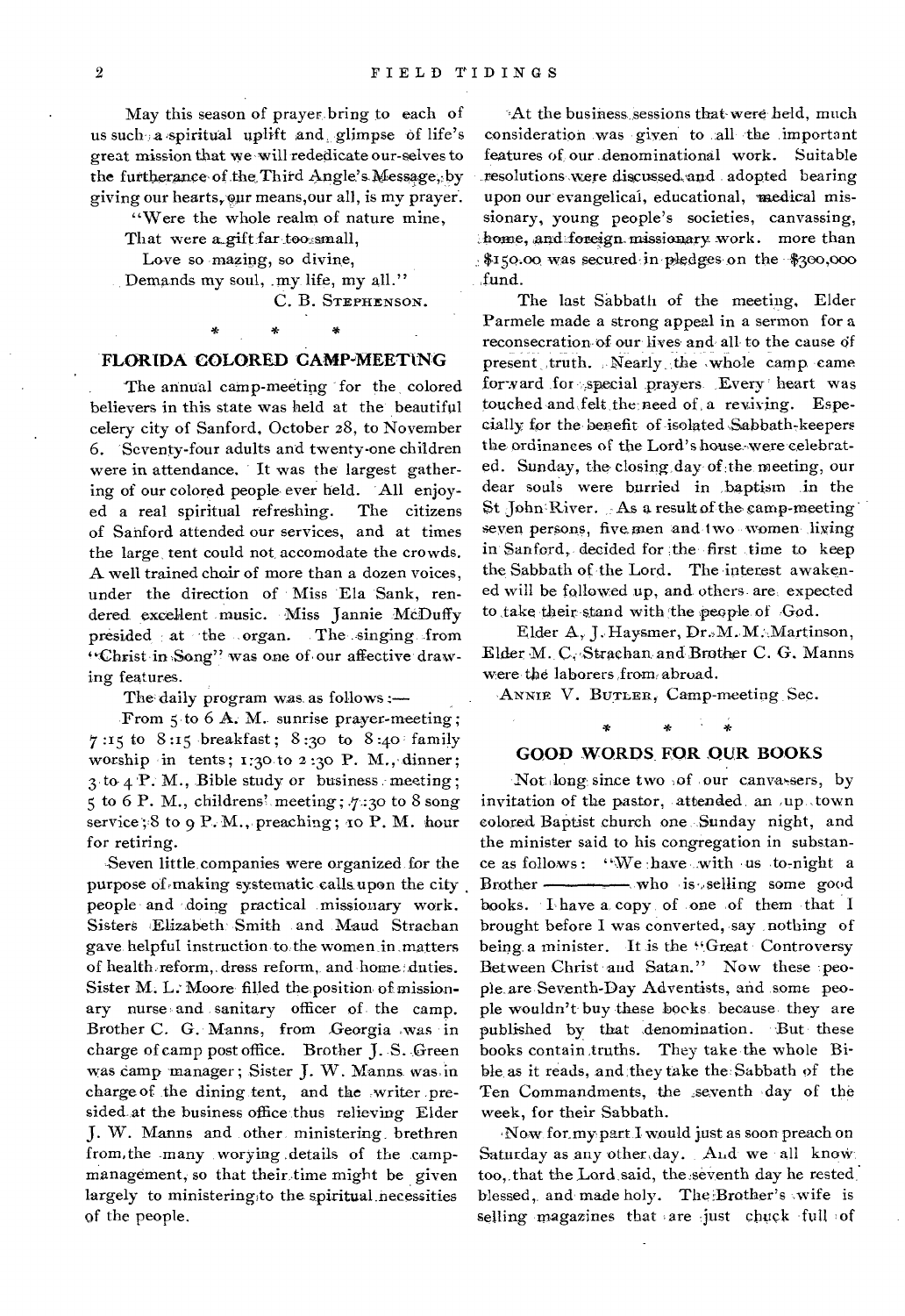the truth. "Buy some of these good books and magazines. They will do you good."

i i Konstantinova i Svetlanda<br>1968 – Johann Holland, film i Svetlandar og Svetland<br>Artistike i Svetlandar og Mitters og Svetlandar

Besides having a:copy of "Great Controversy,". this, minister, ordered a copy of "Daniel and the Revelation," "Rast Present and Future," "Bible Footlights," and "Helps to Bible Study," and said, he wanted all of these works, that he could get.

We are pleased to get this experience, for this was a good and profitable visit. But these visits to the churches, white or colored, do not always work this way. Therefore we canvassers must. live very close to the Lord .each day that he may give us wisdom in our work to know what to do, and, how and when.to do it. "But if any one of you," says the apostle, James, "be deficient in wisdom, and incapable of certainly discharging,his duty in such critical conjunctures asthese in which you. are called out to act ; let him ask futher supplies of it from God, its eternal fountain, who gives to all every necessary communication of that and all other blessings, liberally, and upbraideth not any with the importunity or frequency of their addresses, and it shall be given him, so far as is needful for his safety, and the discharge of his duty." James 1:5. Philip Doddridge's Trans.

# A. L. MANOUS. \*

## CUMBERLAND ITEMS

The Week of Prayer this year is to be observed December io-17. Let all our people seek the Lord for special blessings which come to us as a people at this time.

Are you collecting all the contributions for Missions that you can with the assistance of the "Harvest Ingathering Review?"

Elder, Shoup, of Johnson City, has -sent in \$36.,00 on the Harvest Ingathering Campaign, collected- by himself and Christian workers\_ at that place.

A bookman's Convention is to be-sheld in Nushville, January 17-23. The Cumberland *conference* will pay the transportation of any of her, canvassers to this meeting who have sold \$1000.00 worth of books the past year.

Elder J. B. Locken, of Knoxville, is having some interesting experiences in the Harvest Ingethering Campaign. He reports \$30.60 received for missions:

Elder Stanley spent Sabbath and Sunday. Nov.  $26-27$ , with the Brayton church. • Five meetings were held and almost the entire- membership visited,

The Cumbenland office has sent out over zoo letters in behalf of "Field° Tidings, "placing the paper on a subscription basis, begining all subscriptions with Jan. 1, 1911. Send in your  $35$ brethren and sisters, and help the conference to make the paper-self-supporting the coming year.

Donations are to be taken up-every third Sabbath in all our churches, for the home conference-Expense Fund. This fund-is for postage and stationary used in conducting the office business. Let all, our churches the faithful in sending in this collection.

#### **GREENSBORO, NORTH CAROLINA**

Our tent effort closed Sunday night. Nov. 20. A little over a month having been devoted to giving the three fold message to the colored of this city.

We regret the lateness of the arrival of the tent prevented an earlier, longer, and more effective effort. In fact,it was only after a prayerful counsel of the "Negro Mission" committee it was decided to undertake the effort •in . view of.the:foregoing circumstance.

The result is that, a few, have been squarely placed before the testing truths for this stime. several are in the valley of decision. One has declared his intention of keeping the Sabbath in the near future.

In view of the tremendous issue involved with these trembling creatures, will not the fervent prayers of God's people ascend in their behalf.

A good field has been opened .up for missionary endeavor, and I am laboring for the few who may yet yield unto the Lord.'

PAGE SHEPARD

#### TRING-A-LING-LING-LING

\* \* \*

Hello, central, please ring Mr. B. Eaith for me, Hello, is that you Brother Faithful? This. is Brother Jeys. Brother Faithful, I mangayou. up to ask you how about paying your pledge on the 300,000 doilar fond. Our missions are much in need of the money and knowing that you have a big crop of cotton this year, I make bold to suggest that you will not rob yourself ofany necessity by paying the whole amount now.

Ah, thank you, I felt sure you would. wish all our brethren might see their way clear. to do likewise. How are you getting along *confinzted* on *-page* 4